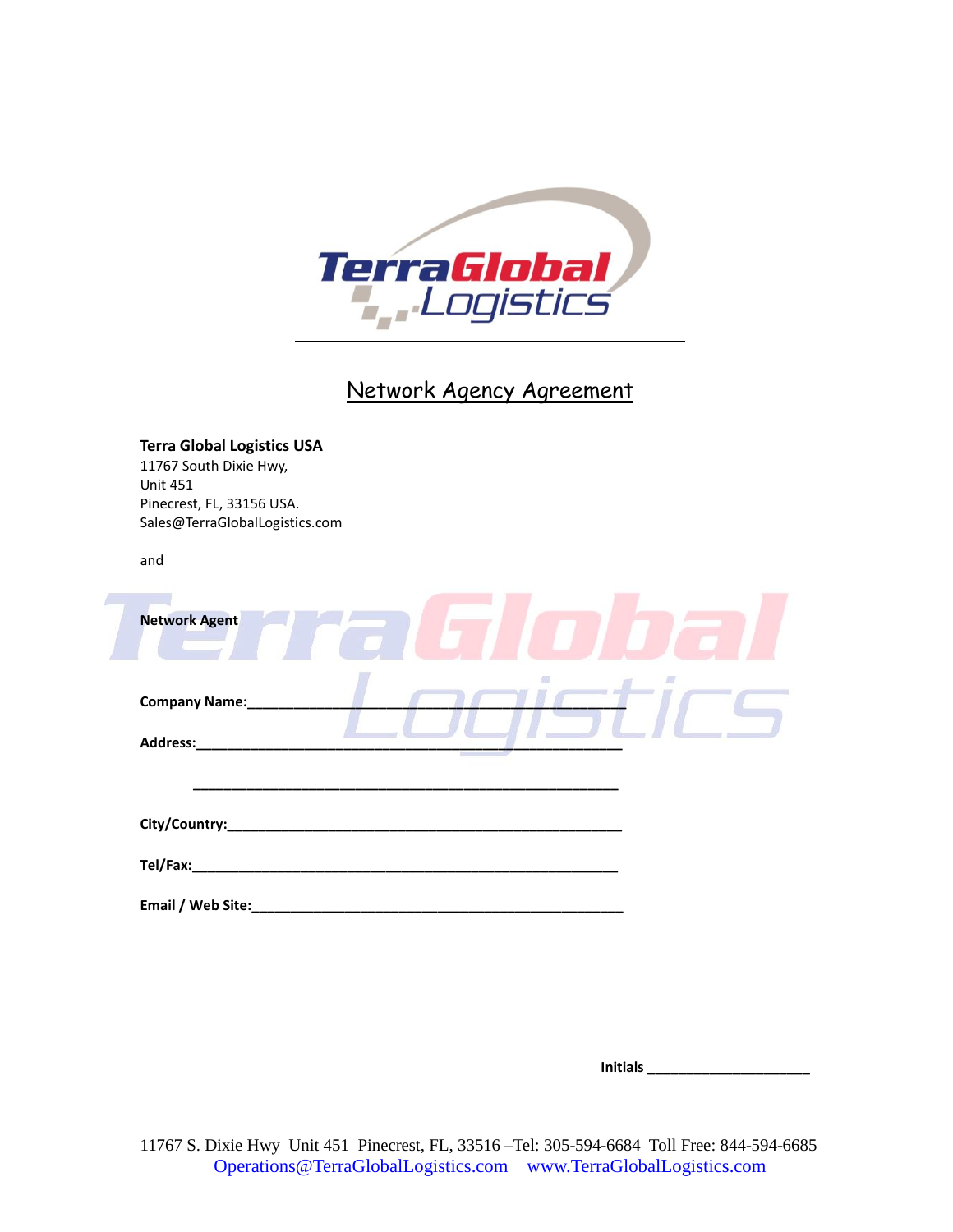#### 1. Scope

This Agent Cooperation agreement is bounded between Terra Global Logistics and

**\_\_\_\_\_\_\_\_\_\_\_\_\_\_\_\_\_\_\_\_\_\_\_\_\_\_\_\_\_\_\_\_\_\_\_\_\_\_\_\_\_\_\_\_\_\_\_\_\_\_\_\_\_\_\_\_\_**

This agreement will be effective on the date signed by both Network Agents and until till further notice. This Network Agency Agreement can be cancelled by either Network Agent, in writing.

## 2. Responsibility

Both Network Agents are to be the representative of each others in their respective Countries or Cities - to provide optimum service levels to customers, shippers & consignees and will not damage the image of the other Network Agent. Each Network Agent will protect the interest of each other.

Services to include:

- Airfreight
- Ocean Freight (FCL & LCL)
- **Consolidations**
- Customs Clearance
- Domestic Inland Freight
- Warehousing & Distribution
- Import & Export Documentation Requirements

It is agreed that the parties shall use their very best efforts to promote each other's business and both parties shall establish a mutual cooperation system in accordance with this agreement.

Both parties agree to maintain customer relations and services, as the means of obtaining and retaining profitable business for the parties subject to this agreement in accordance with sound business practice while meeting all obligations and legal commitments to customers.

- To provide booking confirmations to other Network Agent, shipper and consignee with flight or sailing details, prior to freight departure.
- To provide arrival notice to other Network Agent, shipper and consignee
- To provide pre-alerts.
- To provide each other with sales leads and/or routing orders.
- To promote cargo sales for the other party.

Both Network Agents agree to receive cargo and/or documents from carrier upon freight arrival and sign for the receipt of the same. In the event of any shortage or damage incurred, to duly arrange any and all legal claim against carrier and to immediately notify the other Network Agent.

Both Network Agents agree to promptly inform the Notify Party and/or Consignee of freight arrival.

(v) To reply promptly to all tracers and communications either party may receive.

(vi) To hold the ultimate consignee responsible for all charges incurred at the break-bulk and / or at the destination point, related to customs clearance, delivery, storage and re-shipment, unless special written instructions are given by the "Sending Agent" with respect to specific shipments.

 **Initials \_\_\_\_\_\_\_\_\_\_\_\_\_\_\_\_\_\_\_\_\_**

11767 S. Dixie Hwy Unit 451 Pinecrest, FL, 33516 –Tel: 305-594-6684 Toll Free: 844-594-6685 [Operations@TerraGlobalLogistics.com](mailto:Operations@TerraGlobalLogistics.com) [www.TerraGlobalLogistics.com](http://www.terragloballogistics.com/)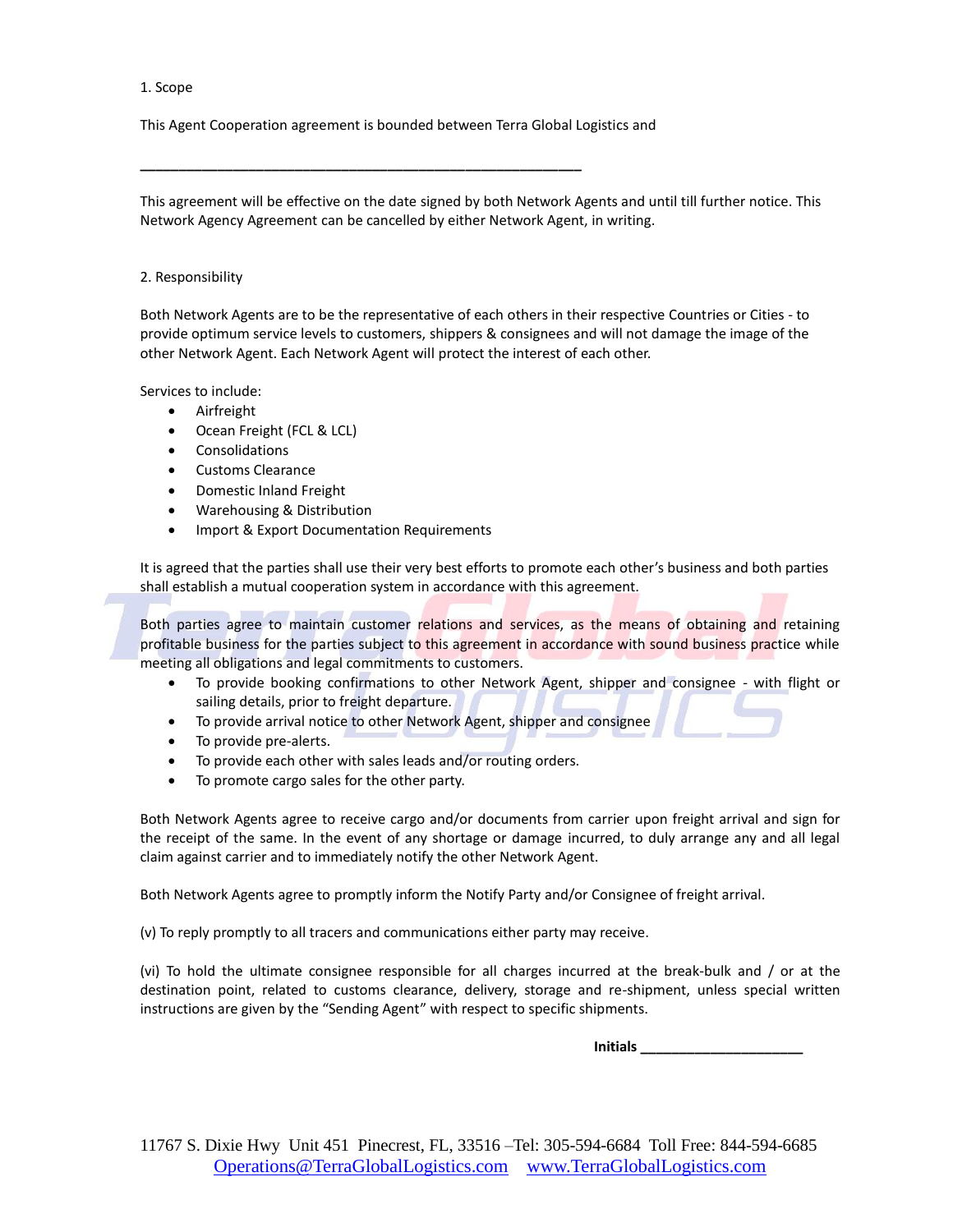#### 3. Cargo Release

The following will apply for freight release:

- a. Original Bills of Lading or Airway bill
- b. Bank/Wire Transfer
- c. Email or fax release instructions

NO other form can be used to entitle the freight release.

4. Commercial Security & Confidentiality

All commercial information, including bill of lading, airway bill, commercial invoice, packing list fax, e-mail shall be strictly confidential between both Network Agents and will not be disclosed to a third party.

#### 5. Profit-Split

For all mutual business between both Network Agents, profit sharing will be 50% - 50% for each Network Agent, on the freight only; the difference between the sell rate and the net/cost freight. Network Agent's local handling and documentation fees will not be considered in profit share.

#### 6. Accounting Procedure

Invoices are due upon presentation. Invoices will be issued upon services rendered and due at time of presentation.

All charges must be converted to US Dollar and remittance is to be made in US Dollar.

It is Network Agent's sole discretion and responsibility to offer credit terms to clients. Any unpaid invoice for credit offered to client MUST NOT in any way delay payment to the other Network Agent.

7. Liability

Each Network Agent agrees to indemnify and hold each other harmless from any damage, delay or loss to shipments.

## 8. Cargo Claims

All claims shall apply as in accordance to the Warsaw Convention (IATA) and the ocean transport rules. Lost/damaged shipments through carrier´s transaction shall be traced and investigated immediately. Submissions of official claim letter to carriers are mandatory.

#### 9. Amendments

Amendment and /or changes to this agreement or its addendum(s) shall be in written form and agreed upon by both parties. Any unilateral amendments, and/or changes, and/or changes, and/or revisions will not be binding or considered as a part of this agreement.

 **Initials \_\_\_\_\_\_\_\_\_\_\_\_\_\_\_\_\_\_\_\_\_**

11767 S. Dixie Hwy Unit 451 Pinecrest, FL, 33516 –Tel: 305-594-6684 Toll Free: 844-594-6685 [Operations@TerraGlobalLogistics.com](mailto:Operations@TerraGlobalLogistics.com) [www.TerraGlobalLogistics.com](http://www.terragloballogistics.com/)